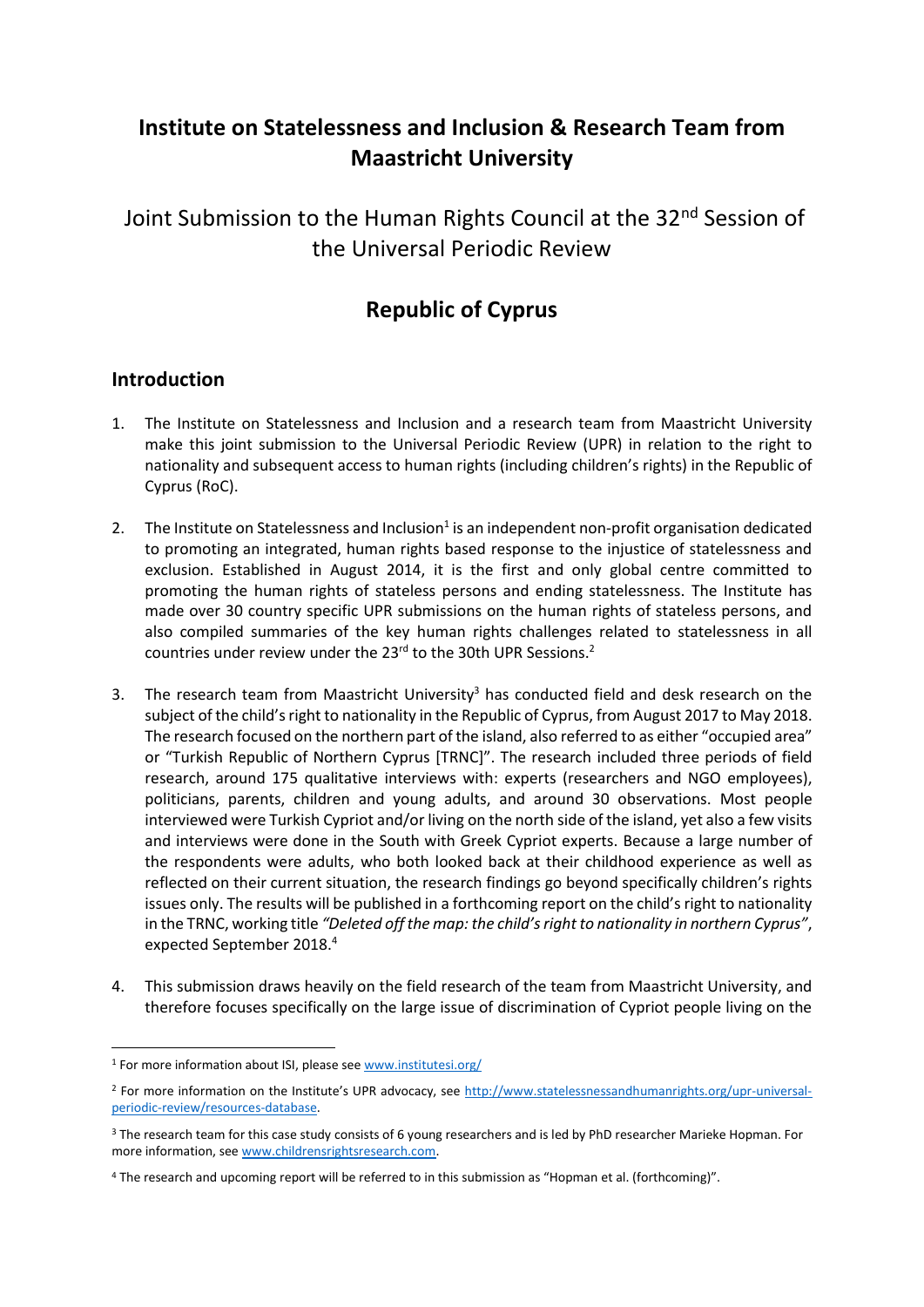northern part of the island, in particular their right to access to nationality and subsequent, related access to basic human rights. It also raises concern over the lack of a statelessness determination procedure in the country. However, it does not go into depth into any other human rights challenges related to statelessness, which may exist in the country.

## **The Universal Periodic Review of the Republic of Cyprus under the First and Second Cycle (2009 and 2014)**

- 5. The Republic of Cyprus was subject to the UPR under the first cycle in November 2009, and under the second cycle in February 2014. In both cycles, minimal information has been supplied and discussed regarding the Turkish Cypriot community, and/or the population living in the northern area of the island. Despite this, certain countries and UN bodies have made observations and recommendations regarding this part of the population.
- 6. In the first cycle, under the National Report and Compilation of UN Information Report, a paragraph was included to state that research concerning the rights of the population living in the northern part of the island has been limited due to the current political situation.<sup>5</sup>
- 7. The Compilation prepared by the Office of the High Commissioner for Human Rights presented the relevant concluding observations and recommendations that had been made to the RoC within the review period. Accordingly, in relation to the right to nationality and statelessness, it was recorded that the Committee on the Rights of the Child (CRC) had expressed in its Concluding Observations, concern regarding "*discriminatory attitudes"* in the acquisition of nationality of *"Cypriot children of Turkish origin."<sup>6</sup>* The CRC recommended that the Republic of Cyprus review its legislation so that *"all children are accorded equal rights without discrimination based on their ethnic origin.*" <sup>7</sup> At the first cycle review, the CRC's previous recommendation was reinforced by Slovakia, which recommended that the Republic of Cyprus does *"its utmost to guarantee that children, regardless of their descent status, are treated equally in law and in practice."<sup>8</sup>* The RoC was silent on this recommendation, neither accepting nor rejecting it.
- 8. During the second cycle, in the initial national report of the Republic of Cyprus, there was no mention of the Turkish Cypriot community or any mention of the population in the north side of Cyprus, and whether their access to rights are being upheld and respected.<sup>9</sup>
- 9. The compilation prepared by the Office of the High Commissioner for Human Rights, in relation to the second cycle UPR of the RoC reflected that this issue had continued to be addressed by various UN treaty bodies during the review period. Accordingly, the UN Committee on the Elimination of Racial Discrimination (CERD) had in its Concluding Observations:<sup>10</sup>

<sup>5</sup> National Report 2009, para. 41 Compilation of UN Information Report, para. 56.

<sup>6</sup> CRC/C/15/Add.205.

<sup>7</sup> Compilation of UN information 2009.

<sup>8</sup> Report of the Working Group 2009, para. 45.

<sup>9</sup> A/HRC/WG.6/18/CYP/1.

<sup>10</sup> CERD/C/CYP/CO/17-22.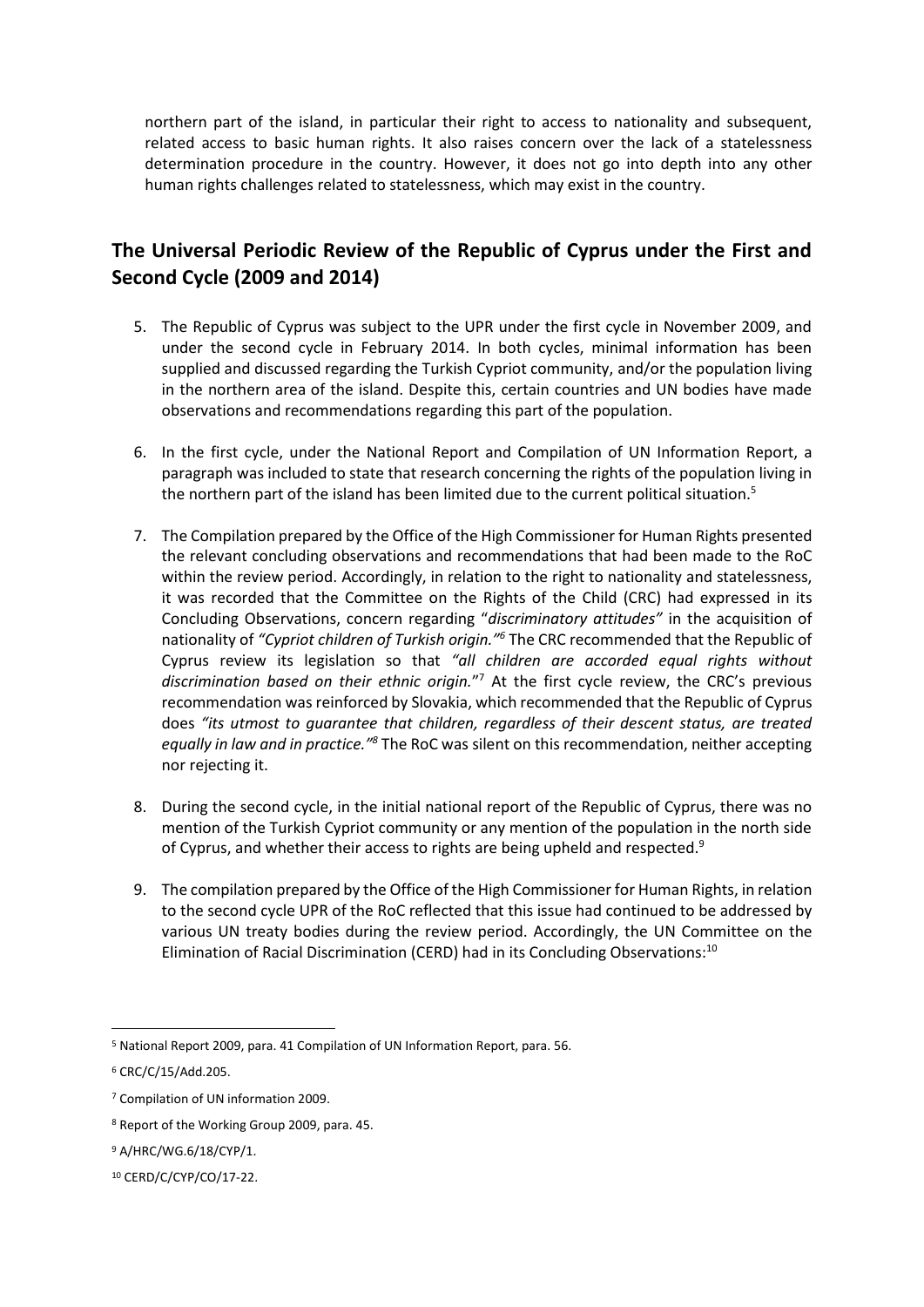*"recommended that Cyprus respect the right to nationality without discrimination and ensure that no particular groups of non-citizens are discriminated against with regard to access to naturalisation. CERD also requested the State party to include in its next periodic report information on how nationality laws and regulations were applied to those who were in the occupied territories."* 11

- 10. The OHCHR Compilation Report also referred to the concluding observations of the Human Rights Committee, which raised many concerns regarding the discrimination of Turkish Cypriots in the Southern part of the island, as follows:
	- The Office of the Commissioner of Administration (the Ombudsman) does not have Turkish-speaking staff and reports generated by the office are not published in Turkish<sup>12</sup>
	- The nationality laws of the Republic of Cyprus are applied *"in a discriminatory manner in relation to individuals from particular groups, particularly children of Turkish Cypriots*  $[...]''^{13}$
	- *"certain restrictions on crossing the Green Line — notably the State party's policy concerning the passage of Turkish settlers and their descendants who were born in occupied areas — unduly interfere with the enjoyment of the right to the freedom of movement conferred upon all residents of the island by article 12 of the Covenant."*<sup>14</sup>
	- There are concerns about allegations that a significant number of Turkish Cypriots were unable to vote during the European Parliament elections held on 25 May 2014 because their correct residential addresses had not been entered in the Government's database. 15
- 11. Accordingly, the Human Rights Committee recommended that:

*"The State party should take immediate steps to ensure Turkish Cypriots have the same rights and obligations as all other Cypriot citizens, both in law and in fact, to vote and stand for elections so as to be in full compliance with articles 25 and 26 of the Covenant"*, 16 and

*"The State party should take adequate measures to ensure that the nationality laws are applied indiscriminately on the basis of clearly defined criteria. It should ensure that applicants have access to information concerning the requirements of citizenship and that they receive a decision on their application for citizenship within a reasonable period of time."*<sup>17</sup>

12. However, as set out in the Report of the Working Group, *"the Government (of Cyprus) was not in a position to ensure the application of human rights instruments in the area that was not under its effective control."*<sup>18</sup>

<sup>11</sup> Compilation of UN Information 2014, para. 68.

<sup>12</sup> Ibid., para. 5.

<sup>13</sup> Ibid., para. 6.

<sup>14</sup> Ibid., para. 17.

<sup>15</sup> Ibid., para. 22.

<sup>16</sup> Ibid., para 6.

<sup>17</sup> Ibid., para 22.

<sup>18</sup> Report of the Working Group 2014, para 18.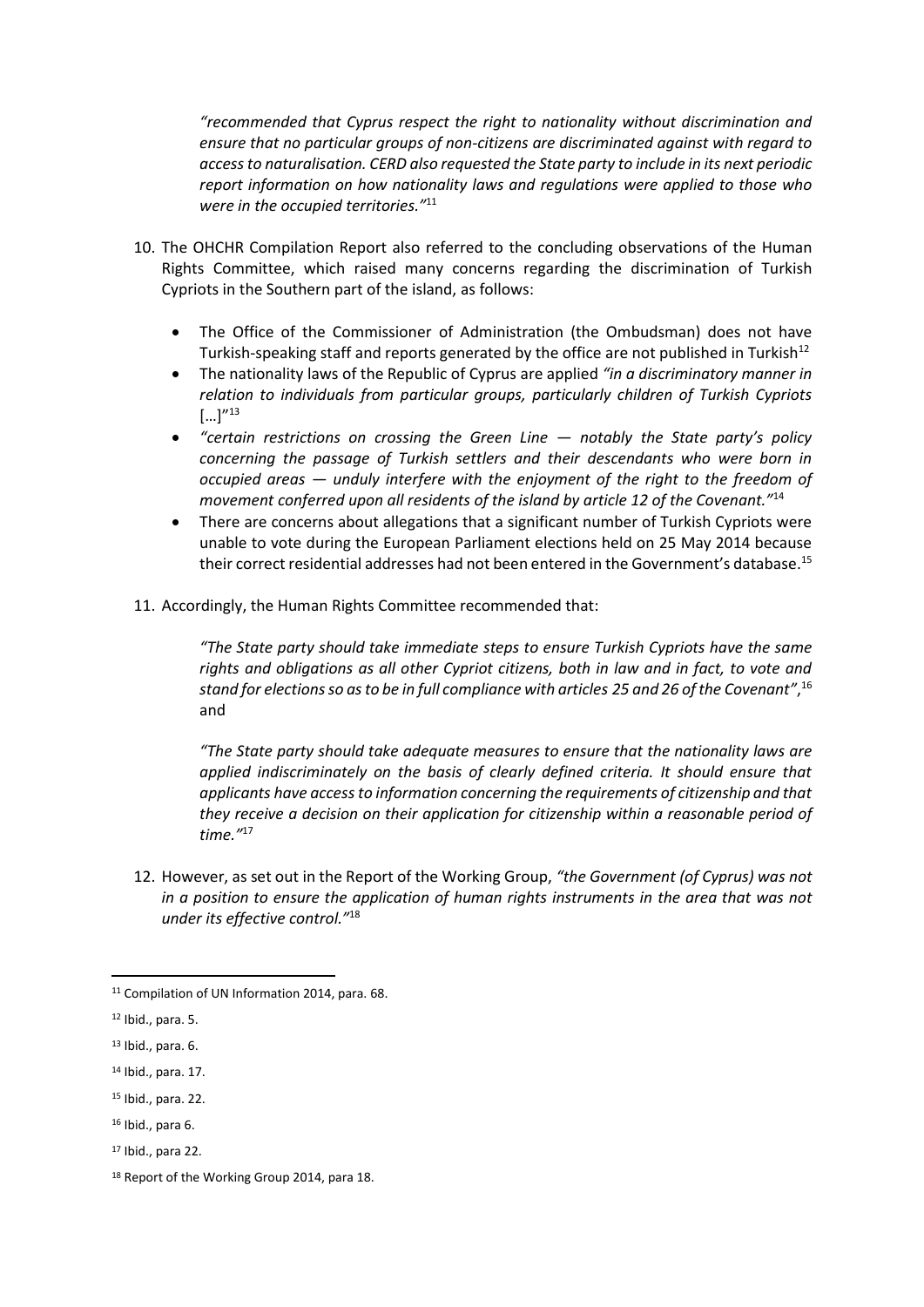13. Furthermore, the Republic of Cyprus formally stated that:

*"Turkish Cypriots were entitled to the full enjoyment of human rights by dint of being citizens of the Republic of Cyprus. The Government took special measures to ensure that those rights, including the rights of employment, education and religious freedom, were properly implemented. Thousands of Turkish Cypriot commuted daily to the Governmentcontrolled area where they worked. They were entitled to social insurance benefits, provided that they made the necessary contributions in accordance with the law. The Government took a series of important measures to support the daily life of Turkish Cypriots."*<sup>19</sup>

Additionally, it noted that *"Turkish Cypriot students could attend any public or private school of their choice in the Government-controlled areas; their fees for private schools were fully subsidized by the Government."* <sup>20</sup>

- 14. In their "views on conclusions and/or recommendations, voluntary commitments and replies presented by the States under review", the Republic of Cyprus did not mention the Turkish Cypriot population and/or the people living in Northern Cyprus.<sup>21</sup> Neither did they reply to the recommendations by the UN Committee on the Elimination of Racial Discrimination (CERD) on discrimination related to the Turkish Cypriots' right to nationality<sup>22</sup> (see para. 9), or to the issues raised by the Human Rights Committee that are mentioned under paras. 10 and  $11.^{23}$ The Human Rights Committee, in reply, only asked for extra information on the issue of Turkishspeaking staff at the Ombudsman office, to which the Republic of Cyprus replied that they lack financial and human resources, although the website was updated to include information in Turkish also.<sup>24</sup>
- 15. Ultimately, at the second UPR of the Republic of Cyprus, Uruguay and Hungary, recommended that the Republic of Cyprus ratify the 1954 Convention relating to the Status of Stateless Persons and the 1961 Convention on the Reduction of Statelessness.<sup>25</sup> Cyprus accepted these recommendations and stated that *"the ratification process of the 1954 Convention relating to the Status of Stateless Persons is at the final stages, awaiting approval by Parliament."<sup>26</sup>*

## **International obligations of the Republic of Cyprus**

16. The Republic of Cyprus is a party to several international human rights instruments that guarantee the right to nationality, and other related human rights, such as the Universal Declaration of Human Rights (UDHR), the International Covenant on Civil and Political Rights (ICCPR), the International Covenant on Economic, Social and Cultural Rights (ICESCR), the International Convention on the Elimination of All Forms of Racial Discrimination (ICERD), the

<sup>19</sup> Report of the Working Group 2014, para. 86.

<sup>20</sup> Report of the Working Group 2014, para. 107.

<sup>21</sup> A/HRC/26/14/Add.1.

<sup>22</sup> CERD/C/CYP/CO/23-24/Add.1.

<sup>&</sup>lt;sup>23</sup> CCPR/C/CYP/CO/4/Add.1.

<sup>24</sup> KF/fup-118.

<sup>&</sup>lt;sup>25</sup> Report of the Working Group 2014, para. 114.7 and para. 114.12 respectively.

<sup>26</sup> A/HRC/26/14/Add.1, Para 17.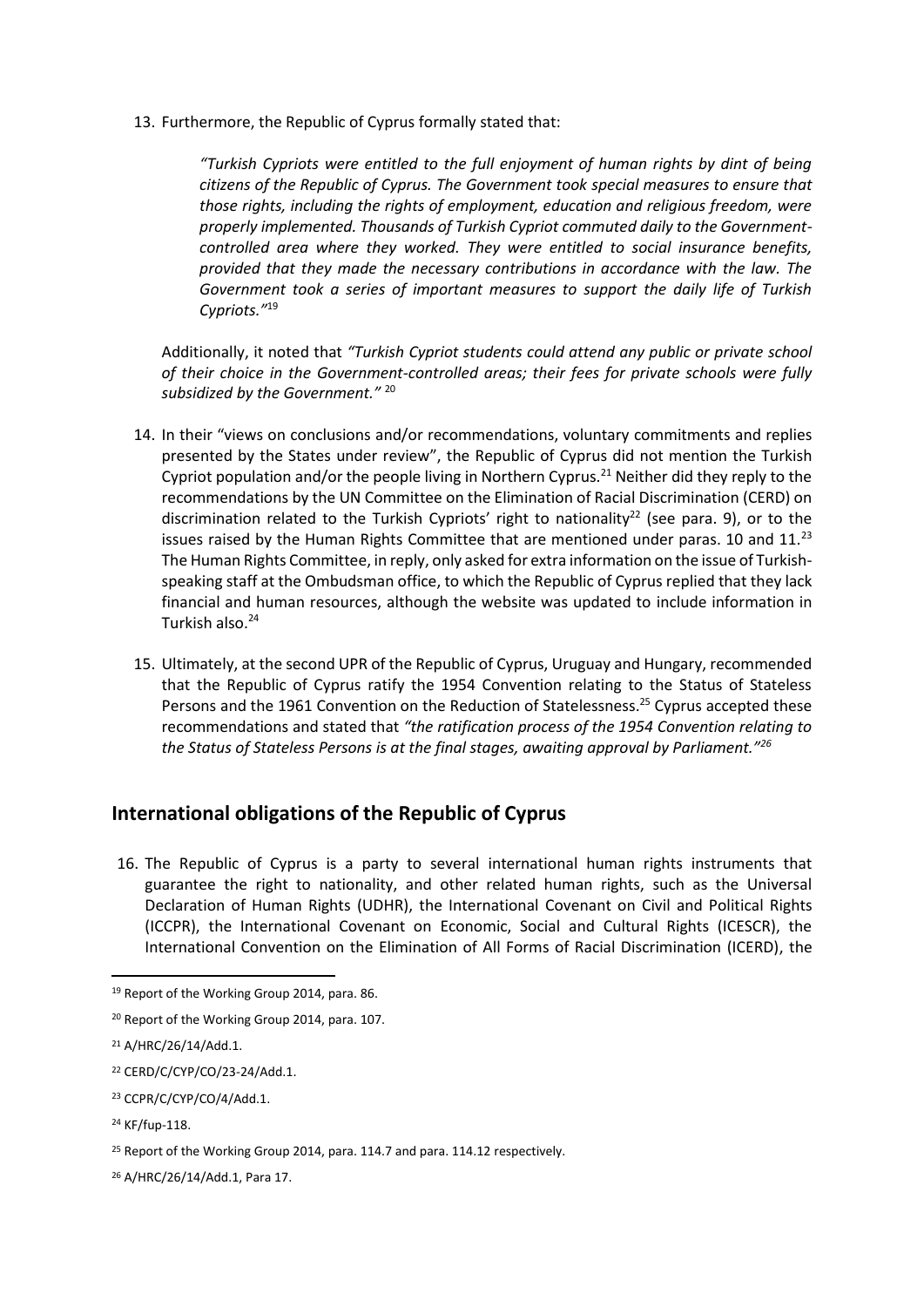Convention on the Elimination of all forms of Discrimination Against Women (CEDAW) and the Convention on the Rights of the Child (CRC).

17. Many of these treaties guarantee the right to a nationality for all on a non-discriminatory basis. These include Article 24 of the ICCPR, Articles 7 and 8 of the CRC, Article 9 of the CEDAW, and Article 5 of the CERD.<sup>27</sup> Of particular significance is Article 7 of the CRC, which enshrines every child's right to be registered immediately after a birth and to acquire a nationality and protects all children from statelessness. Similarly, the CERD sets out in relation to the right to nationality that:

> *''States Parties undertake to prohibit and to eliminate racial discrimination in all its forms and to guarantee the right of everyone, without distinction as to race, colour, or national or ethnic origin, to equality before the law''.*

- 18. Despite the RoC accepting recommendations under the previous UPR cycle to accede to the two statelessness conventions, and claiming that *"the ratification process of the 1954 Convention relating to the Status of Stateless Persons is at the final stages, awaiting approval by Parliament, "* it is still not a party to the 1954 Convention on the Status of Stateless Persons and the 1961 Convention on the Reduction of Statelessness.
- 19. At the regional level, the RoC is party to the European Convention for the Protection of Human Rights and Fundamental Freedoms (ECPHR, 1950), the 1952 Protocol to the Convention for the Protection of Human Rights and Fundamental Freedoms, the 1963 Protocol No. 4 to the Convention for the Protection of Human Rights and Fundamental Freedoms, the 2000 Protocol No. 12 to the Convention for the Protection of Human Rights and Fundamental Freedoms and the Charter of Fundamental Rights of the European Union (CFREU, 2007). It is not a party to the 2000 European Convention on Nationality.
- 20. Although the RoC has committed itself to upholding the rights of people living in their territory, they exclude 'approximately 160.000-170.000 settlers<sup>28</sup> transferred from Turkey in order to alter the demographic structure of Cyprus  $[...]^{29}$  In practice, this means that anyone living in North Cyprus who has Turkish ethnicity (either through a Turkish parent and/or grandparent) is excluded from enjoying certain human rights, such as the right to acquire RoC nationality from the RoC parent, and the right to freedom of movement.<sup>30</sup> In addition, RoC nationals who live in

**.** 

<sup>30</sup> In addition to "settlers", "Turkish occupation forces" are also excluded. The estimated sizes of both groups change over time, in the different versions of the Core Documents. See: HRI/CORE/1/Add.28/Rev.1, para. 8; HRI/CORE/CYP/**2007**, para. 16 (118,000 settlers, 35,000 Turkish troops); HRI/CORE/CYP/**2009**, para. 17 (150.000-160.000 settlers, 35.000 Turkish troops); HRI/CORE/CYP/**2011**, para. 17 (160.000-170.000 settlers, 40.000 Turkish troops); HRI/CORE/CYP/**2012** (160.000- 170.000 settlers, 40.000 Turkish troops); HRI/CORE/CYP/**2014**, para. 23 (160.000-170.000 settlers, 40.000 Turkish troops).

<sup>27</sup> Acceded to 25 May 1983.

<sup>&</sup>lt;sup>28</sup> For the Republic of Cyprus authorities, anyone who is Turkish and who moved to north Cyprus after 1974 is considered a settler.

<sup>&</sup>lt;sup>29</sup> As stated in *Cyprus OHCHR common core documents forming part of the reports of States Parties (HRI/CORE/CYP), which* are submitted by the Republic of Cyprus. These numbers change over time, throughout the different versions of the core document; it concerned 109.000 settlers in 1993; 118.000 in 2007; 150.000-160.000 in 2009; 160.000-170.000 in 2011, 2012, 2014 and 2017. Research shows that in fact, although Turkey did offer/motivate many Turkish nationals to move to north Cyprus between 1974-1979, this practice has since ceased. In fact, these days Turkish people sometimes move to north Cyprus hoping to find work and better living circumstances for their families. They are regular migrants as are migrants from other countries to north Cyprus. In contrast to the 1974-79 migrants who received "TRNC nationality" upon arrival in Cyprus, recent Turkish migrants generally have a very hard time acquiring "TRNC nationality". See Hopman et al. (forthcoming); Hatay, M. (2017) *Population and Politics in north Cyprus: An overview of the ethno-demography of north Cyprus in the light of the 2011 census*. Oslo: Peace Research Institute Oslo.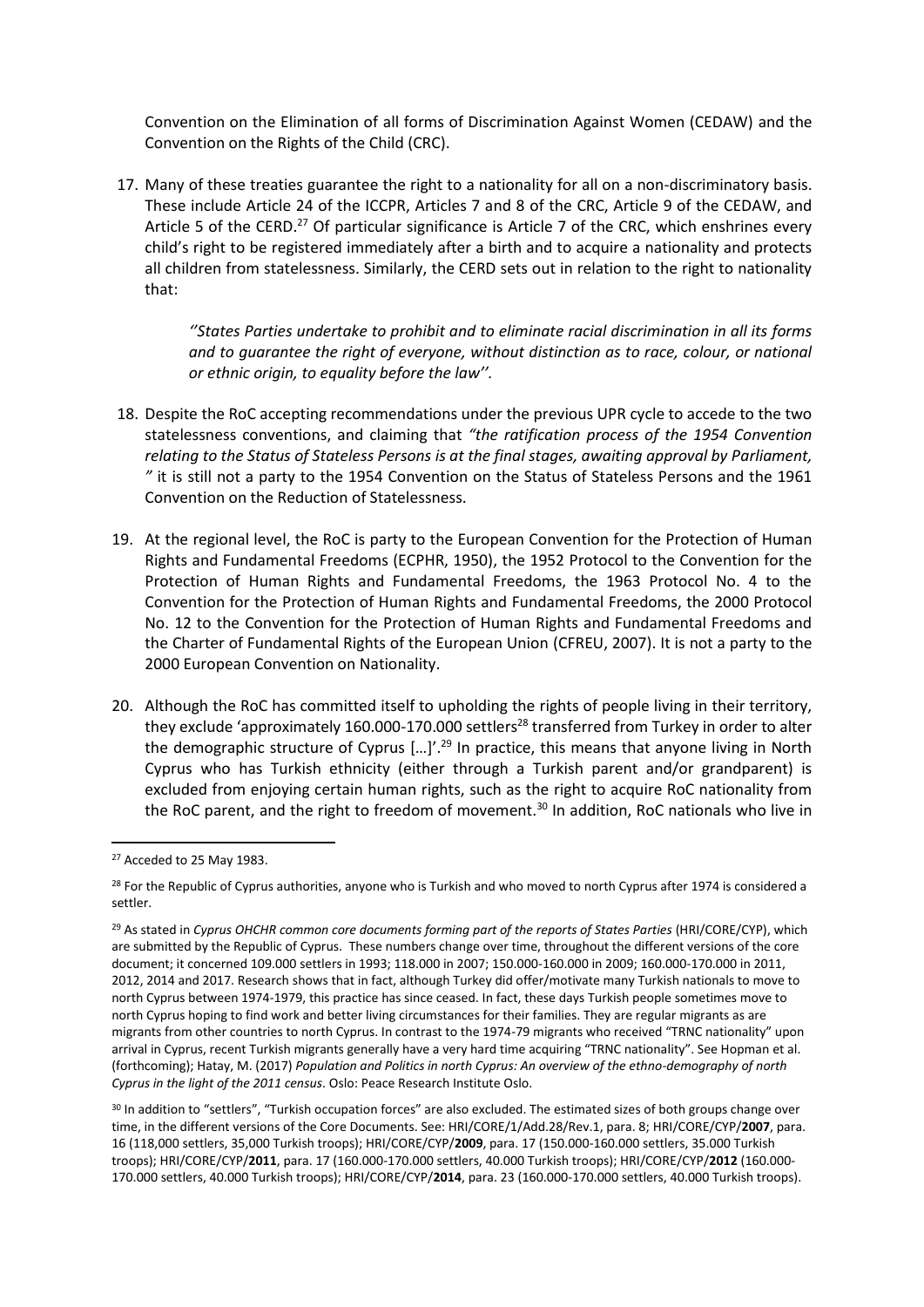the north are also excluded from certain rights in the south, such as the right to vote and the right to free healthcare (see below).

## **Overview: the right to nationality and subsequent access to human rights in the Republic of Cyprus**

- 21. According to domestic law, any child of at least one parent who has RoC nationality, should also get RoC nationality.<sup>31</sup> Exceptions are made based on gender (if the child was born between 1960 and 1999 only the Cypriot father, and not the mother, can pass on nationality),<sup>32</sup> and if any one of the parents entered and/or stays in Cyprus illegally.
- 22. In practice, a large group of children of Cypriot parents living in the north are denied their right to RoC nationality based on ethnicity. Only children who are of 100% Cypriot descent can acquire RoC nationality easily. Children of one Turkish parent and one "original Cypriot" parent<sup>33</sup> are denied RoC nationality upon application. Grandchildren who have one Turkish grandparent and three Cypriot grandparents can also not acquire RoC nationality.<sup>34</sup>
- 23. Although it is difficult to estimate how many people are in this way denied their right to nationality, we estimate that this concerns between 15.000-25.000 people.<sup>35</sup> Officially, these people who apply for RoC nationality are not "denied" by the ministry of interior; their applications are simply "pending", some for 14 years.<sup>36</sup>
- 24. For some children in north Cyprus there is a risk of statelessness, if they are only able to obtain TRNC nationality. The international law definition of statelessness, found in Article 1 of the 1954 Statelessness Convention (and considered to be customary international law) is that any person "who is not considered as a national by any state under the operation of its law" is stateless. Accordingly, the provision of nationality by the TRNC, which is not a recognised state, does not constitute a nationality under international law, leaving the children stateless.
- 25. As elaborated below, based on nationality, ethnicity and place of residence, the RoC grants different access to basic human rights based to different groups of people. Limitations are set among others on the right to healthcare, the right to political participation, the right to freedom of movement, the protection of, and reporting on, human rights.

<sup>&</sup>lt;sup>31</sup> 1967 Republic of Cyprus Citizenship Law (updated in 2000), art. 3.-(1) and 2(a).

<sup>32</sup> The law was changed in 2000 to harmonize national legislation in line with EU standards, as part of the process of Cyprus joining the EU (se[e https://www.un.org/press/en/2006/wom1563.doc.htm\)](https://www.un.org/press/en/2006/wom1563.doc.htm).

<sup>&</sup>lt;sup>33</sup> Referring to anyone who was an RoC national before 1974.

<sup>&</sup>lt;sup>34</sup> See Hopman et al. (forthcoming).

<sup>&</sup>lt;sup>35</sup> In a PRIO research report, it is estimated that of the "TRNC citizen population", 12.000-15.000 are of mixed parentage (one Cypriot parent). See Hatay, M. (2017), p. 32. Taking into account that the issue not only concerns children of mixed parents (here based on birth place), but also the grandchildren of these couples, we estimate that the number of people not able to pass on their RoC nationality is in fact higher. Another factor is that elsewhere it is estimated that there are 17.000 mixed marriages in northern Cyprus. See for example [http://www.tornosnews.gr/en/greek-news/politics/28519](http://www.tornosnews.gr/en/greek-news/politics/28519-cyprus-denies-id-cards-for-children-of-mixed-marriages-with-turks.html) [cyprus-denies-id-cards-for-children-of-mixed-marriages-with-turks.html.](http://www.tornosnews.gr/en/greek-news/politics/28519-cyprus-denies-id-cards-for-children-of-mixed-marriages-with-turks.html)

<sup>&</sup>lt;sup>36</sup> See Hopman et al. (forthcoming).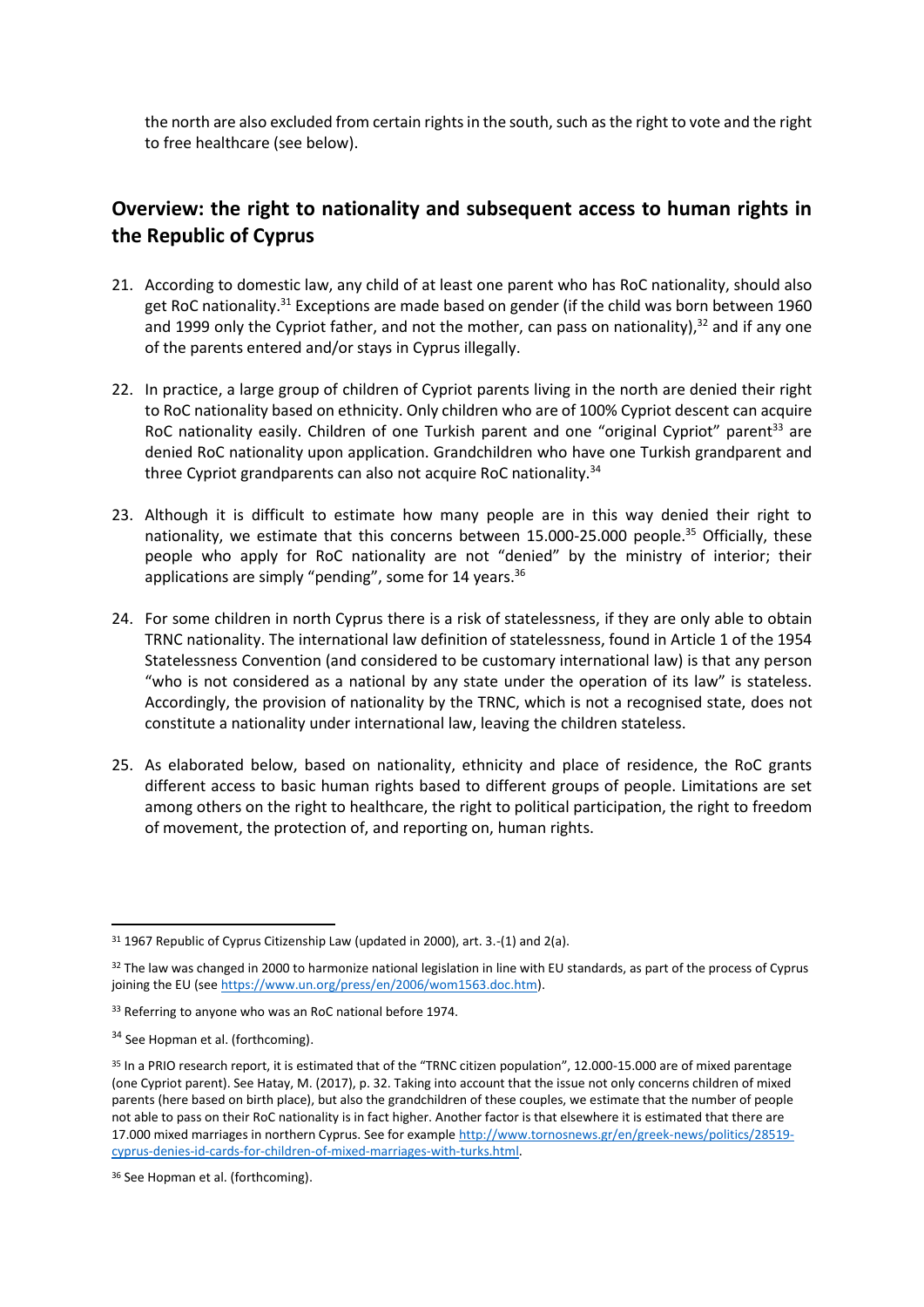## **The right to nationality in the Republic of Cyprus**

- 26. According to the 1967 Republic of Cyprus Citizenship Law (updated in 2000), anyone has the right to RoC citizenship by birth, if a) they were born in Cyprus after the 15<sup>th</sup> of August 1960 and one of their parents was a citizen of the RoC. (art. 3(1)); **b)** they were born in a foreign country after 15<sup>th</sup> of August 1960, one of their parents was a citizen of the RoC, and their birth was registered "in the prescribed manner within two years from its occurrence" (art. 3(2)).
- 27. However, provision a) does not apply *"to cases where the entry into or stay in Cyprus of any one of the parents of the said person was illegal"* (art. 3(1)). Everyone who enters the island on the north side is considered to have entered the country illegally.<sup>37</sup>
- 28. Both provisions a) and b) do not apply if the person was born between 16<sup>th</sup> August 1960 and the entry into force of the Republic of Cyprus Citizenship (Amendment) Law of 1999, if the father was not a RoC citizen at the time, *"unless the said person is of full age and capacity and submits an application to the Minister, in the prescribed manner, to be registered as a citizen of the Republic"* (art. 3(3)).
- 29. In practice, a large group of children of Cypriot parents living in the north are denied their right to RoC nationality based on ethnicity. Only children who are of 100% Cypriot descent can acquire RoC nationality easily. Children from one Turkish parent and one "original Cypriot" parent<sup>38</sup> are denied RoC nationality upon application. Grandchildren who have one Turkish grandparent and three Cypriot grandparents also cannot acquire RoC nationality. These people are considered by the RoC as part of the group of "illegal settlers".
- 30. The specific situation of right to nationality for children of other "mixed marriages", where one "original Cypriot" and one parent of another nationality and/or ethnicity live in north Cyprus and have a child, remains unclear. Some people in this situation seem able to pass on their RoC nationality upon application, and some do not – why exactly is unknown.
- 31. Due to the length of the conflict, the problem described above of people with a legal right to a RoC nationality who are not able to materialise this right, is growing exponentially. There is now a third generation of children of people who were born in the north after 1974. These are the grandchildren of mixed marriages that were concluded in the 1970s and 1980s. Although it is difficult to estimate how many people are in this way denied their right to nationality, we estimate that this concerns between 15.000-25.000 people.<sup>39</sup>
- 32. Applications for RoC nationality in these situations are not officially denied, they are "pending". People are told to come back in a few months, a process that goes on for years (in many cases, since shortly after the opening of the checkpoints between north and south in 2003. This policy is said to have been installed several months after the borders opened). People are told different reasons why their applications are not accepted, such as the fact that their parents got married in north Cyprus after 1974 and therefore their marriage (and their offspring) is not legally

 $\overline{a}$ 

<sup>37</sup> [http://www.cyprusvisa.eu/cyprus-admission-restrictions.html;](http://www.cyprusvisa.eu/cyprus-admission-restrictions.html)  <https://cyprusembassy.fi/main/filemanager/EntryregulationsCyprus.pdf>

<sup>&</sup>lt;sup>38</sup> Referring to anyone who was a RoC national before 1974.

<sup>39</sup> See footnote 35.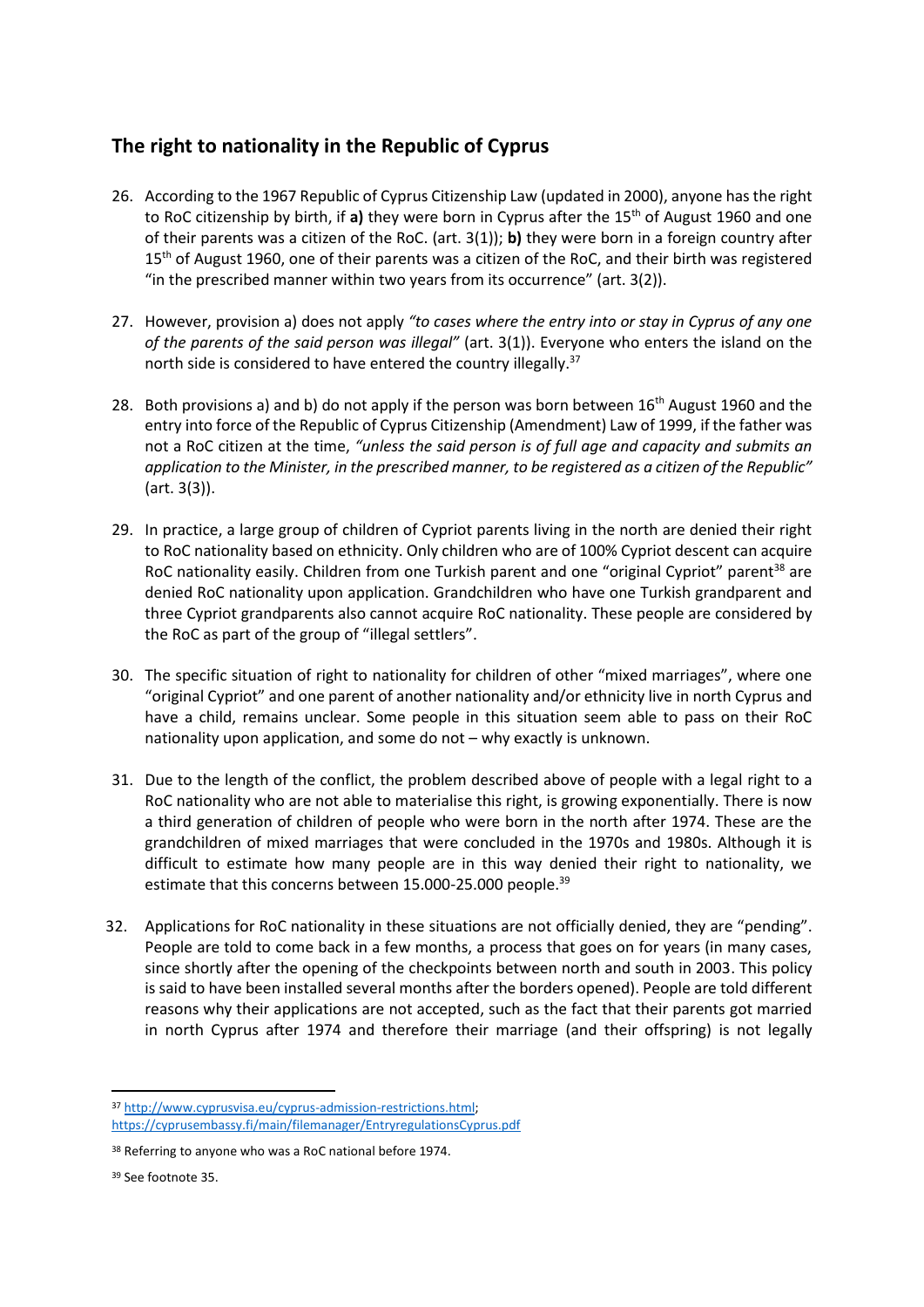recognized; the child is born in north Cyprus and therefore has no legally valid birth certificate; the application papers got lost, etc.

- 33. As a consequence, some mixed (TR & RoC) couples decide to get married and/or give birth in Turkey, away from friends and family. In the end this does not help in being able to obtain RoC nationality for their children.
- 34. For children born in North Cyprus, there is a risk of statelessness. If they are unable to obtain their Republic of Cyprus nationality although this is the nationality of one of their parents, and they cannot obtain any other nationality, they will be effectively stateless. This includes children who obtain (only) "Turkish Republic of Northern Cyprus (TRNC) nationality", because the TRNC is not an internationally recognized state and so their nationality is not valid from an international legal perspective, nor from the Republic of Cyprus' perspective.
- 35. In this light, it is important to refer back to the previous UPR recommendation to Cyprus by Slovakia under the first cycle to *"do its utmost to guarantee that children, regardless of their descent status, are treated equally in law and in practice"*. Equally, the obligations of Cyprus under the CRC and CERD, to ensure the right to nationality and protect against statelessness, and in particular, to not discriminate against the child, including on the basis of the ethnicity or other characteristic of the parent or guardian (CRC article 2) and to always act in the best interests of the child (CRC article 3), must be highlighted.

## **Access to human rights based on nationality, ethnicity and residency**

- 36. Despite all persons being entitled to human rights protection without discrimination, in the Republic of Cyprus, people face clear discrimination on grounds of nationality, ethnicity and residency, in relation to their ability to access basic human rights.
- 37. **Right to healthcare** (1948 UDHR, art. 25; 1969 ICERD, art. 5(e)(iv); 1989 UNCRC, art. 24): Although initially healthcare in the Republic was free to all RoC nationals, $40$  since 2012 people living in the north are excluded from free healthcare, including people in the possession of an RoC passport. According to the population, the quality of healthcare in the south is much higher than in the north. This policy therefore leads to unequal treatment among RoC nationals. Reports on healthcare in Cyprus only provide data about health care in the southern part of the island.<sup>41</sup>
- 38. **Right to political participation** (1966 ICCPR, art. 25; 1969 ICERD, art. 5(c); 2000 CFREU, art. 39 and 40): people living on the north side of the island, including those who have RoC nationality, are not allowed to vote or otherwise politically participate in the government of the Republic of Cyprus.

<sup>40</sup> [http://www.thelancet.com/journals/lancet/article/PIIS0140-6736\(05\)71122-3/fulltext.](http://www.thelancet.com/journals/lancet/article/PIIS0140-6736(05)71122-3/fulltext) Since 2003 the RoC wrote in their UN Human Rights Common Core Documents that they had adopted 'several packages of measures for the benefit of the Turkish Cypriots that have led to tangible economic and other benefits to that community', including free medical care and other social benefits. They argued that Turkish Cypriots 'have the opportunity to acquire, access and make full use of their rights as citizens of the Republic of Cyprus'.<sup>40</sup> However, these remarks are taken out of the core document from the 2014 version onwards.

<sup>41</sup> Health at a Glance: Europe 2016 STATE OF HEALTH IN THE EU CYCLE[; http://www.euro.who.int/en/data-and](http://www.euro.who.int/en/data-and-evidence/databases/european-health-for-all-family-of-databases-hfa-db)[evidence/databases/european-health-for-all-family-of-databases-hfa-db;](http://www.euro.who.int/en/data-and-evidence/databases/european-health-for-all-family-of-databases-hfa-db)  <http://www.euro.who.int/en/countries/cyprus/data-and-statistics>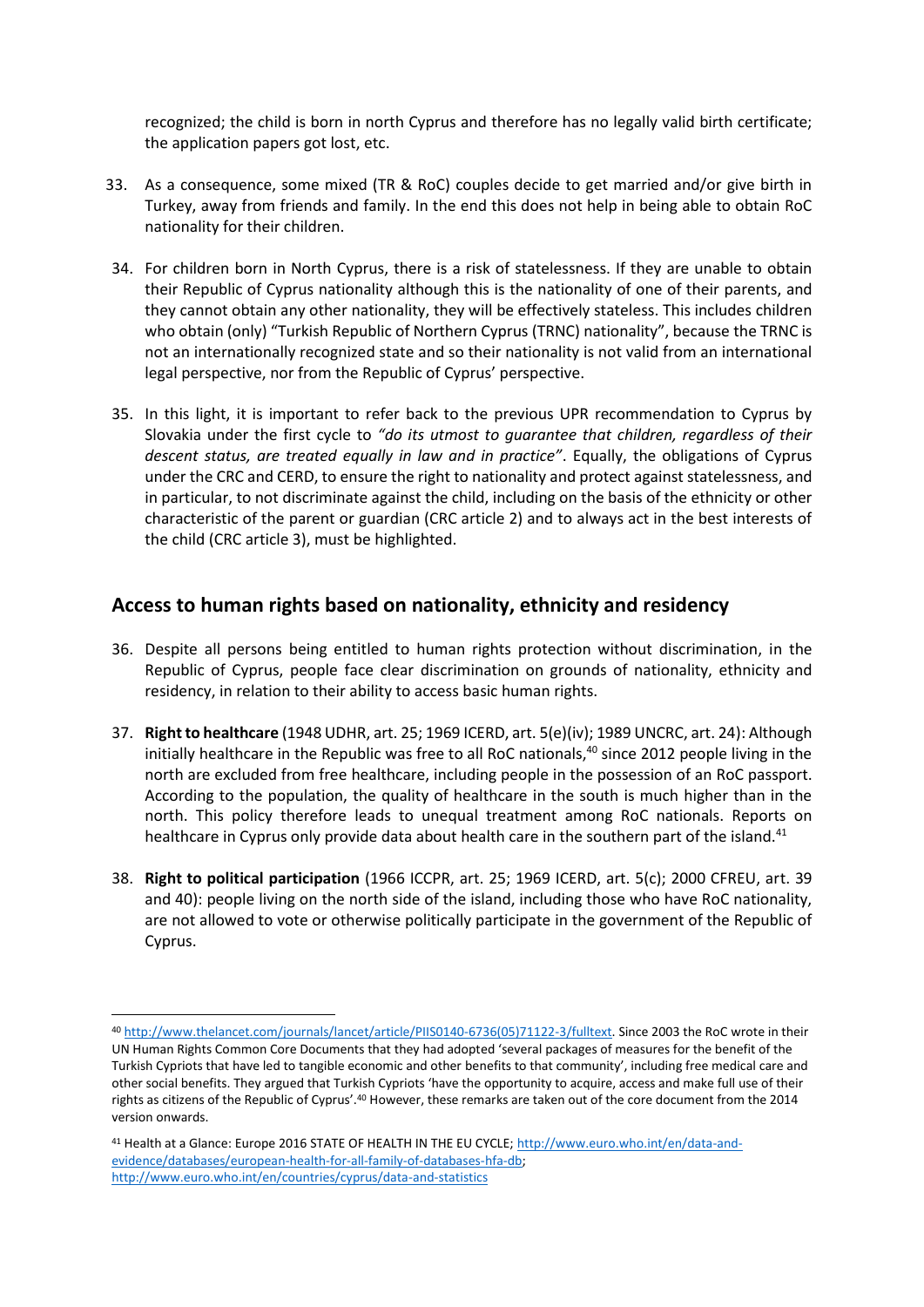- 39. **Right to freedom of movement** (1948 UDHR, art. 13(1); 1969 ICERD, art. 5(d)(i)): anyone who is on the northern part of the island and who does not have a European identity document or visa, or passport from certain allowed countries, $42$  cannot cross to the south side of the island; they will be stopped at the checkpoints by the RoC police. This includes people who were born and raised on the north side of the island, but also international students who are studying at northern universities and have a "TRNC student visa", and tourists from non-EU countries on a "TRNC tourist visa". An exception is made for children who have one parent who is a RoC national (who otherwise cannot acquire RoC nationality themselves), or people who are married to an RoC national. These people are allowed to cross. However, they are not allowed to travel from the south side to other countries. They cannot for example take flights from Larnaca airport (which is even more problematic because of the ban on direct travel to/from north Cyprus).
- 40. Consequently, any non-Turkish person who belongs to this group of people not allowed to cross, is not able to reach their embassy, since there are no embassies in the north (except for the Turkish embassy). This creates different problems. For example, international students who give birth in the north are not able to obtain travel documents for their children; tourists cannot go to their embassy for help and protection; international students cannot prolong their travel documents; etc.
- 41. **Protection of, and reporting on, human rights**: for people living in the north, including RoC nationals, the Republic of Cyprus does not investigate and/or report on human rights violations. The "occupied territories" are systematically left out of all human rights reporting.<sup>43</sup> Although the RoC does not control the territory in the north, they do claim this territory as their jurisdiction, and at least a part of its population as their population. Seeing as no other state reports on the human rights situation in Northern Cyprus, and political leaders of north and south are involved in a process of peace negotiation, it might be a positive step for the RoC to, in cooperation with the "TRNC political leaders", do research on, and report on, the human rights situation in North Cyprus.

## **The lack of a statelessness determination procedure**

- 42. Related to the challenges around registration, documentation and acquisition of nationality highlighted above, are those of statelessness status determination. The RoC does not have a statelessness determination procedure in place, and this can result in the exclusion and denial of rights, particularly to migrants and failed asylum seekers, who nonetheless are (at risk of) statelessness.
- 43. While the RoC has an obligation to ensure that all persons who have a right to RoC nationality can exercise this right without any impediment (including those of mixed parentage), it should also implement a dedicated statelessness determination procedure to ensure that all stateless persons who live in the RoC (and who do not have a right to RoC nationality) are identified, protected and offered pathways to facilitated naturalisation.
- 44. However, the RoC does not at present have a specific procedure for the determination of statelessness. The identification of stateless persons is critical in a country's ability to guarantee the rights of stateless persons living within its borders. Thus, the RoC has the

<sup>42</sup> Nationalities allowed to cross are: USA, Canada, Australia, Switzerland, Israel, Moldova, and Serbia.

<sup>43</sup> See also: Prologue Consulting Ltd. (2015) *North Cyprus: Child Rights Situation Analysis (CSRA) 2015*. A study commissioned by SOS children's village: p. 8-9.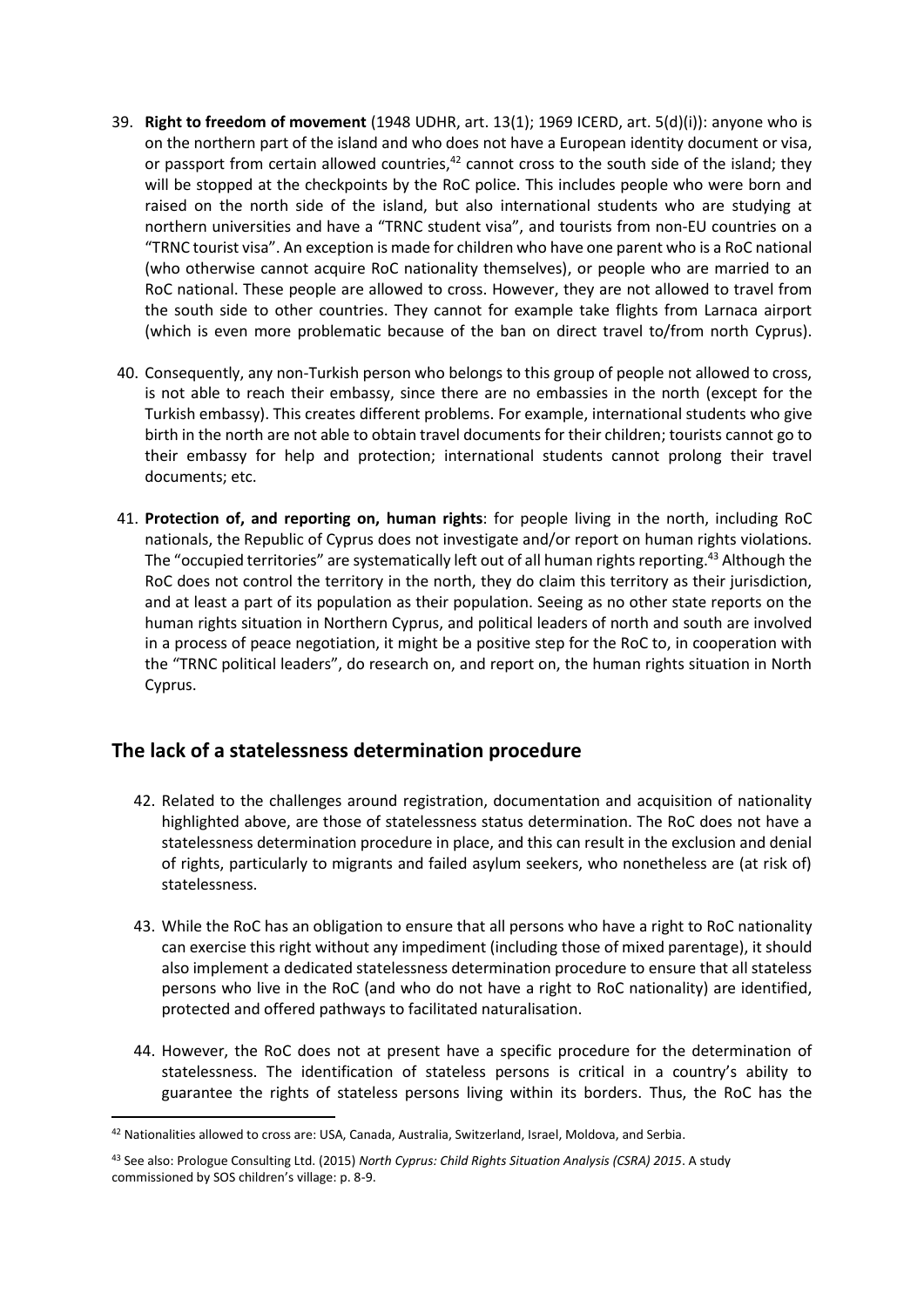obligation to 'identify stateless persons in order to accord them appropriate standards of treatment under the Convention.'<sup>44</sup> A formal statelessness determination procedure would offer the most effective means to protect the rights of stateless persons who do not have the right to RoC nationality, and would assist the State in its implementation of a statelessness safeguard.<sup>45</sup> It would also allow the RoC to better understand the extent of statelessness on its territory and to better monitor the status and treatment of stateless persons.<sup>46</sup> A statelessness determination procedure should, according to the UNHCR Handbook on Protection of Stateless Persons, be simple, accessible to everyone within the territory, and be fair and efficient.<sup>47</sup>

#### **Recommendations**

- 45. Based on the above information, the co-submitting organisations urge reviewing States to make the following recommendations to the Republic of Cyprus:
	- I. Take all necessary active measures to respect and ensure human rights for every person within their jurisdiction, without discrimination of any kind; irrespective of the person's race, language, religion, political or other opinion, national, ethnic or social origin, birth or other status, in accordance with UDHR article 2 and other human rights treaty provisions.
	- II. Review and amend relevant legal provisions and ensure non-discriminatory application of the law to guarantee the right of all persons who have one RoC parent to obtain RoC nationality, irrespective of the other parent's ethnicity or gender as well as the place of residence and/or means of entering the country.
	- III. Guarantee equal access without discrimination (in law and practice) to fundamental rights for all people on their territory, irrespective of place of residence, mixed parentage, documentation or citizenship status, including primary and secondary education, healthcare and work.
	- IV. Implement all recommendations previously made by UN treaty bodies, including those made by the Human Rights Committee to: a) take immediate steps to ensure Turkish Cypriots have the same rights and obligations as all other Cypriot citizens, both in law and in fact, to vote and stand for elections so as to be in full compliance with articles 25 and 26 of the Covenant', and b) 'take adequate measures to ensure that the nationality laws are applied indiscriminately on the basis of clearly defined criteria. It should ensure that applicants have access to information concerning the requirements of citizenship and that they receive a decision on their application for citizenship within a reasonable period of time.'

 $\overline{a}$ 

<sup>44</sup> UNHCR, Statelessness Handbook, para 144.

<sup>45</sup> UNHCR, *Good Practices Paper – Action 6: Establishing Statelessness Determination Procedures to Protect Stateless Persons*, 11 July 2016, available at[: http://www.refworld.org/docid/57836cff4.html,](http://www.refworld.org/docid/57836cff4.html) p. 2.

<sup>46</sup> UNHCR, *Global Action Plan to End Statelessness, Action 6*, 4 November 2014, available at: [http://www.refworld.org/docid/545b47d64.html;](http://www.refworld.org/docid/545b47d64.html) UNHCR, *Mapping Statelessness in Austria*, January 2017, available at: [http://www.refworld.org/docid/58b6e5b14.html,](http://www.refworld.org/docid/58b6e5b14.html) para 125.

<sup>47</sup> UNHCR, Statelessness Handbook, paras. 63, 68 and 69.